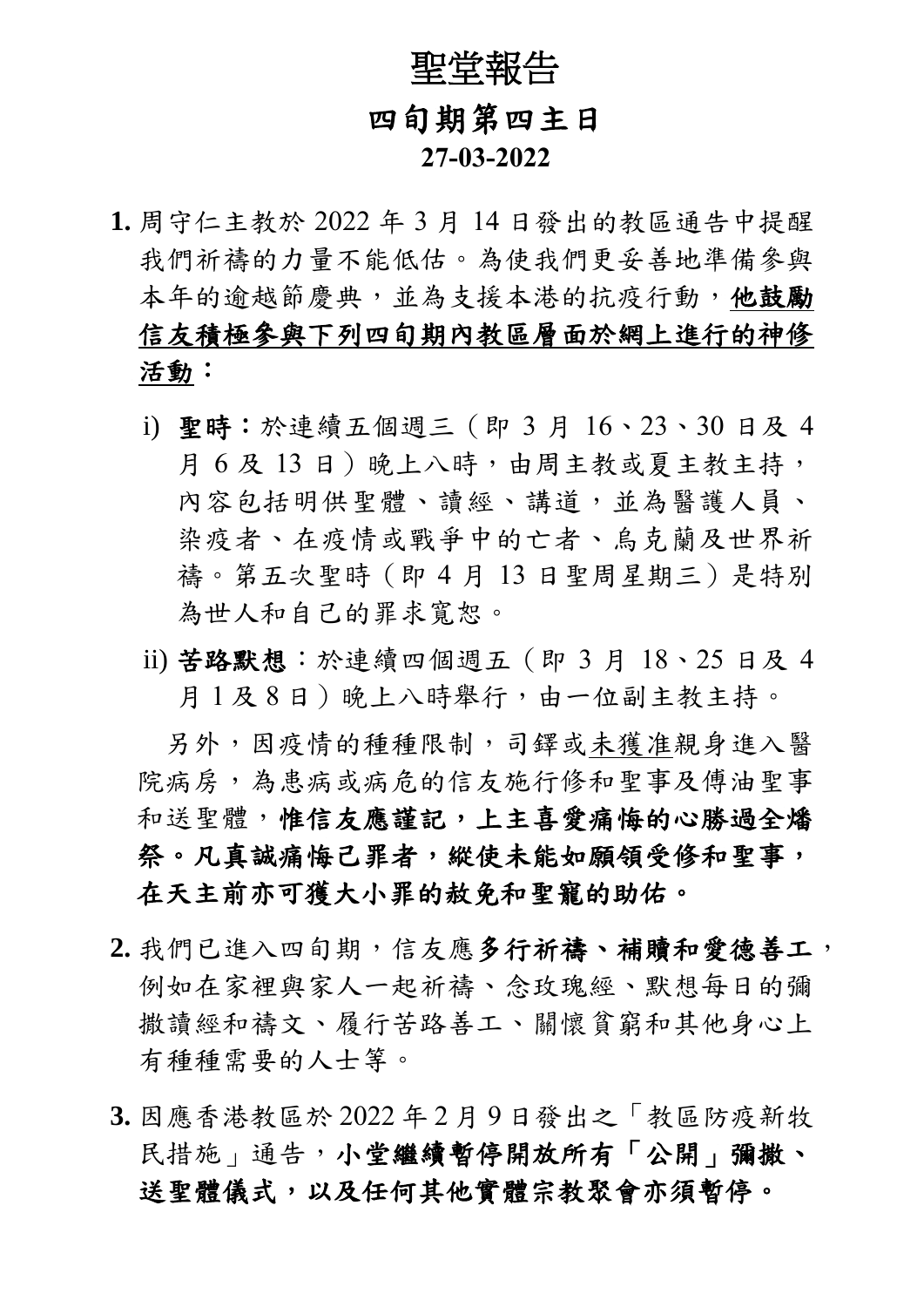暫停「公開」彌撒期間,教友可參與教區網上彌撒;小 堂亦會提供網上中文及英文主日彌撒服務,直至另行通 知。

網上主日彌撒時間如下:

上午九時正(中文)、上午十時三十分(英文)。

上述所有報告,已張貼於聖堂正門及辦公室外報告板, 並已上載於聖堂網頁,歡迎各位查閱。主佑各位!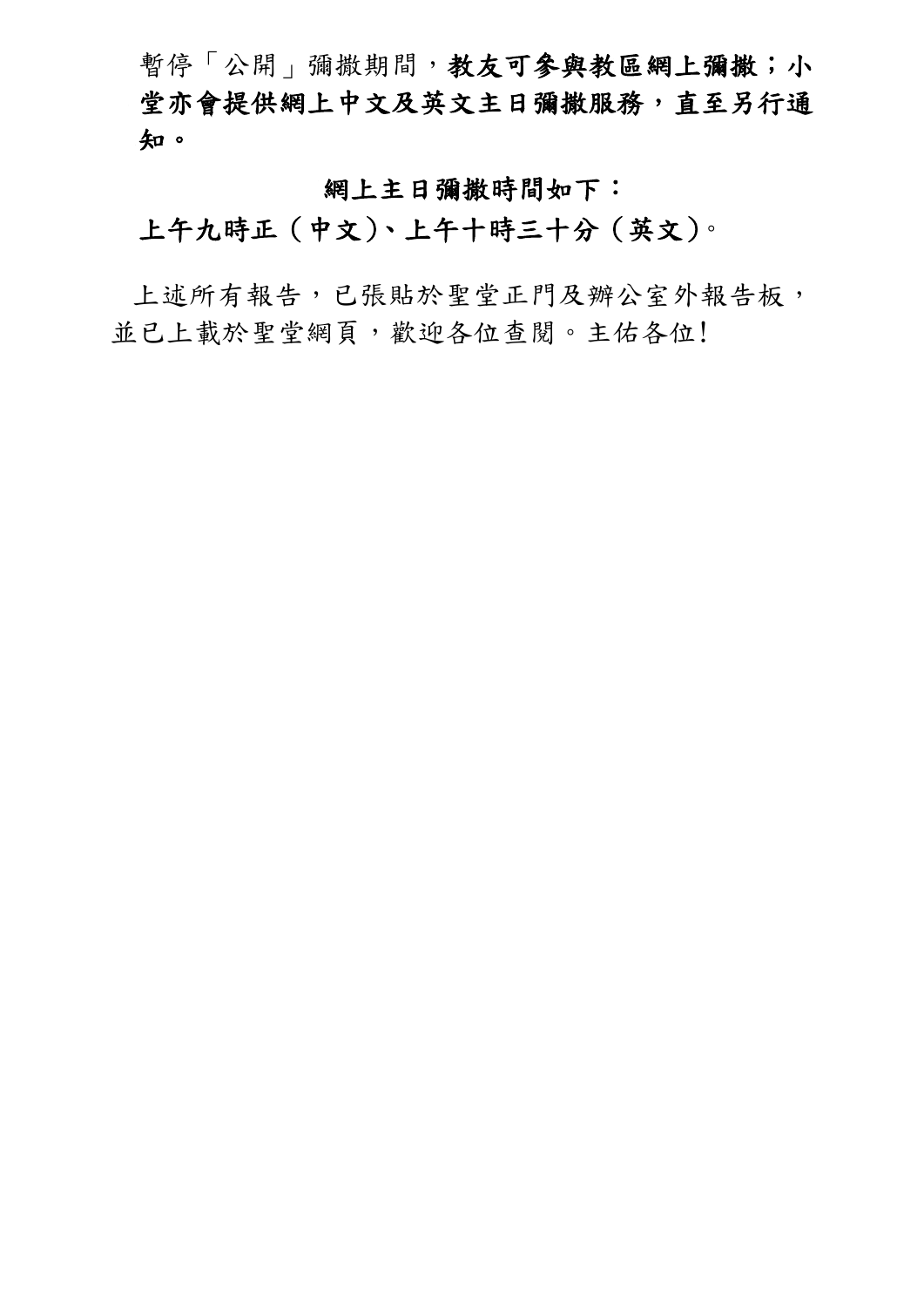## **St. Ignatius Chapel Announcement Forth Sunday of Lent 27-03-2022**

- **1.** Bishop Stephen CHOW, S.J., in the recent Chancery Notice announced on 14th March, 2022 reminds us that we must not underestimate the power of prayer. In order that we may better prepare ourselves for the coming Paschal Triduum and lend support to the local efforts in combating the pandemic, **he encourages laity to take part actively in the following online Lenten spiritual exercises:**
	- **i) Holy Hour:** On five consecutive Wednesdays (March 16, 23 and 30; April 6 and 13), at 8:00p.m., to be officiated by Bishop Stephen CHOW, S.J., or Bishop Joseph HA, OFM, including Exposition of the Blessed Sacrament, Scripture reading, homily and prayers for healthcare workers, those infected by the pandemic, those who have died during the pandemic or wars, and for Ukraine and world peace. On April 13, Wednesday of Holy Week, the focus will be on praying for God's forgiveness for all sinners, in particular ourselves.
	- **ii) Meditations on the Way of the Cross:** On four consecutive Fridays (March 18 and 25; April 1 and 8), at 8:00p.m., to be conducted by a Vicar General.

Besides, due to the restrictions occasioned by the pandemic, priest are prevented from entering hospital wards to hear confessions, administer anointing or bring Holy Communion to the sick. **Nevertheless, the faithful are to bear in mind that "the Lord loves a contrite heart more than holocausts", and so one who is truly repentant, even though he/she be unable to go to confession, will obtain the forgiveness of his/her sins and God's grace.**

**2.** We are now in the period of LENT, parishioners are obliged **to pray more and to perform more acts of penance and charity**, such as family prayers, rosary, meditation on the liturgical texts